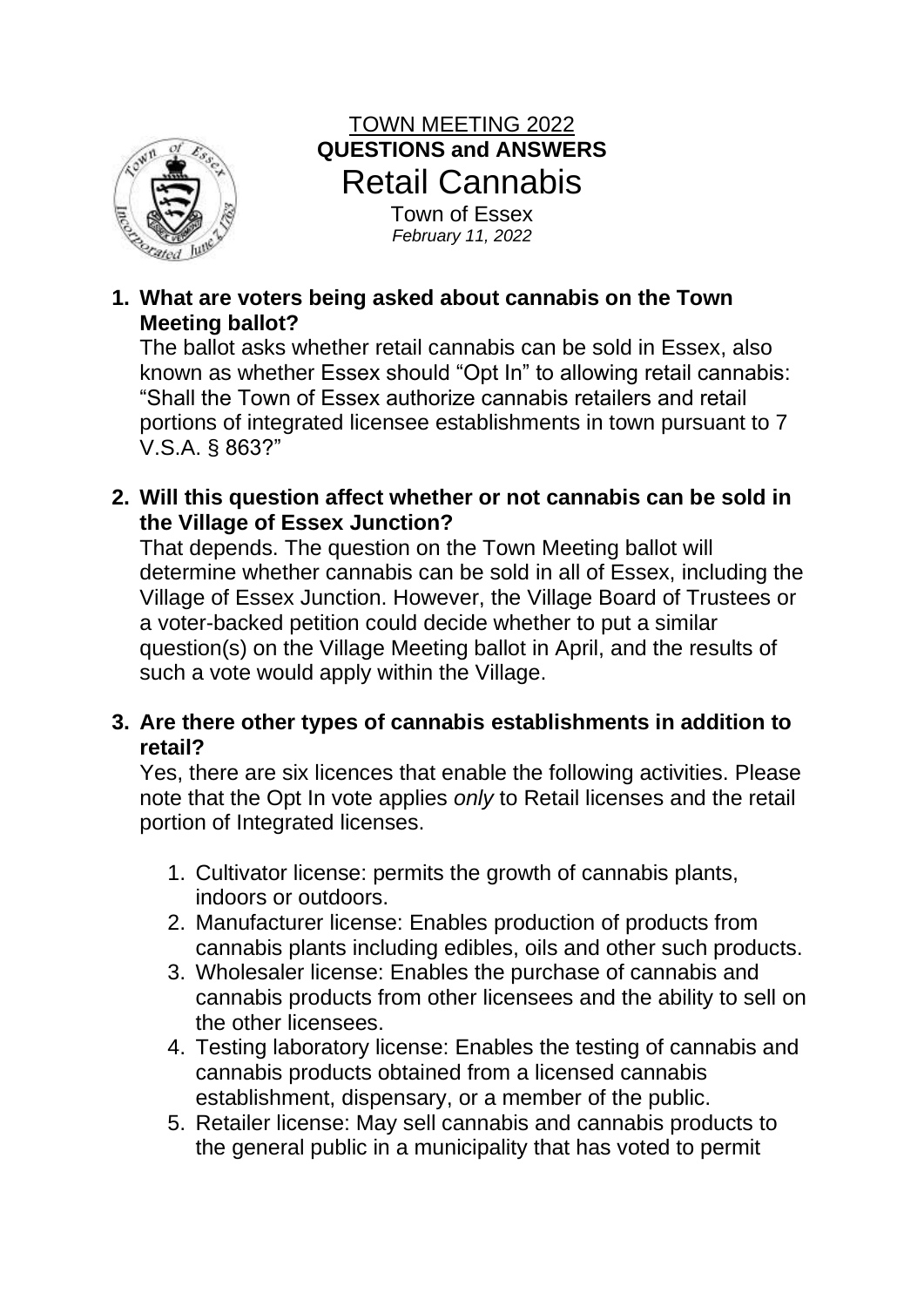Retail cannabis; Opted In. No other license type may sell to the public.

6. Integrated license: May engage in all of the activities of all the other license types. This license is only available to an applicant or its affiliates that hold a dispensary registration on April 1, 2022. With this category there are tiered license types; cultivator, manufacturer, retailer each of which have tiers relating to the size or kind of operation.

## **4. Are there any parameters for establishment licenses?**

A licensee may hold multiple licenses, but only one of each type. Each license is tied to one location. Multiple licenses may operate at the one location. All cannabis establishments are subject to comprehensive state regulations and inspections by staff with the State of Vermont's Cannabis Control Board.

## **5. What authority does a municipality have over cannabis establishments?**

Firstly, a municipality must Opt In to host a retail cannabis establishment by a majority vote. The Opt In vote only applies to retail establishments, and the retail portion of an Integrated License. The municipality has no impact of other license types to operate in their jurisdiction except through public nuisance ordinances as well as zoning, which must treat cannabis establishments like any other business.

# **6. How does the Essex Police Chief feel about retail cannabis?**

Chief Ron Hoague said, "I continue to have concerns about it:

- An increase in DUI drug arrests as a result of increased availability – Vermont has already seen an increase in drug involved fatal crashes since cannabis was legalized a few years ago. 2021 saw more cannabis involved fatal crashes in Vermont than ever before (21)
- A steady or increasing black market for cannabis as a result of the taxation of retail cannabis
- Increased access to cannabis by minors through straw purchasing or poor security measures by adults
- A general feeling of acceptance by society. This has been shown in studies since Colorado was the first to legalize.

"Law enforcement raised these concerns many times before the legislature voted for retail cannabis. The legislature already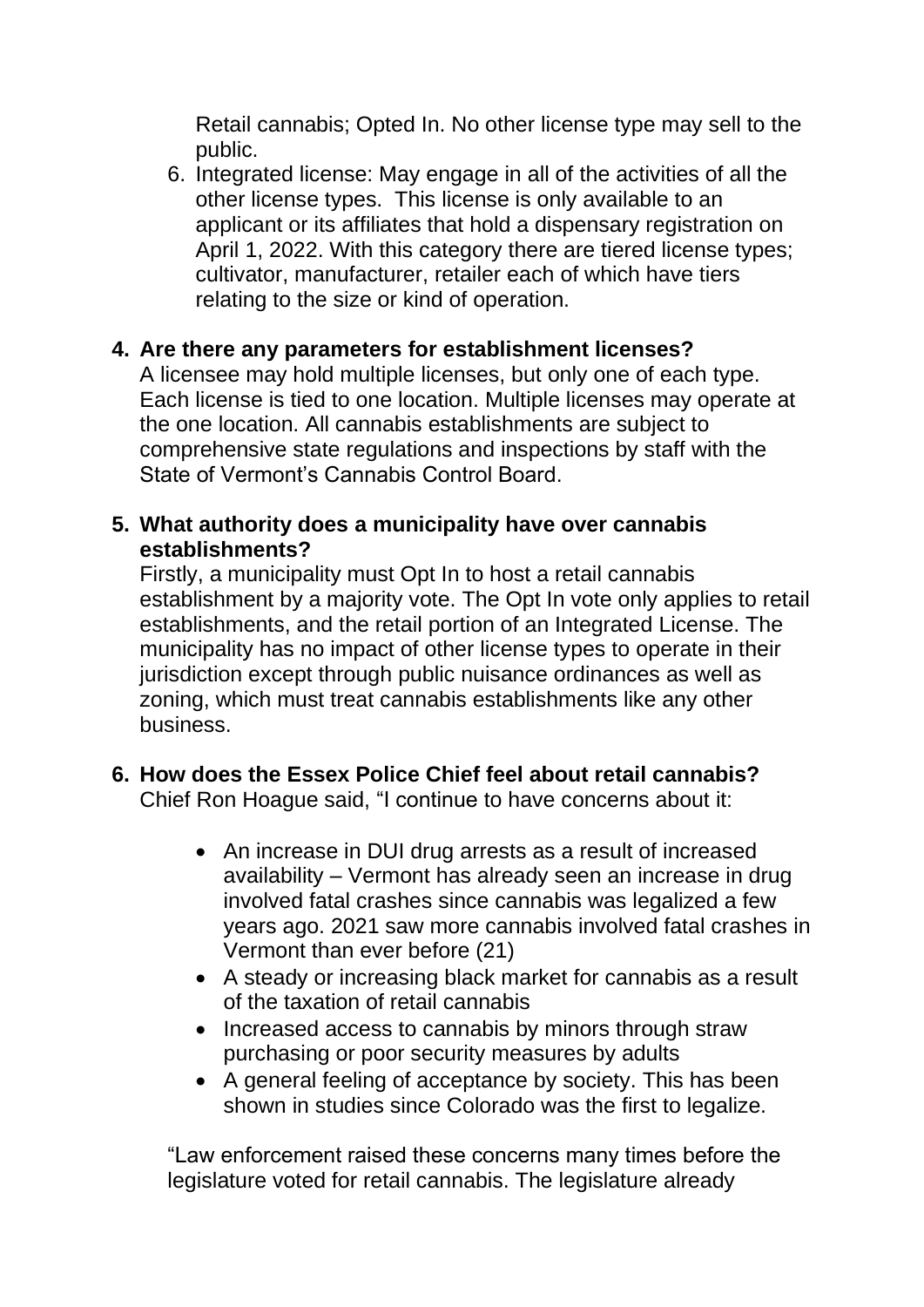discounted these concerns when they passed the law, and the time to address those may have already passed. I am concerned about the above but no matter what the Town/Village votes for, we will be affected since other Cities nearby have voted to allow it."

#### **7. Where can I learn about public health concerns about retail cannabis?**

You can visit [www.healthvermont.gov/alcohol-drugs/lets-talk](http://www.healthvermont.gov/alcohol-drugs/lets-talk-cannabis)[cannabis](http://www.healthvermont.gov/alcohol-drugs/lets-talk-cannabis)

#### **8. When can a municipality Opt In?**

At any time for retail cannabis.

- **9. Can an Opt In municipality opt out of having retail cannabis?** Yes. However, any cannabis establishment that opened during the Opt In period would be allowed to continue to operate even if a municipality votes to opt out.
- **10. What regulatory control will an Opt In municipality have over cannabis?**

Retail cannabis establishments are subject to the same zoning rules and municipal ordinances that apply to any other businesses. They can regulate signs or public nuisance. They do not have the power to create special rules for cannabis establishments.

#### **11. Who controls cannabis at the State Level?**

The Cannabis Control Board (CCB), which was created by [Act 164](https://ccb.vermont.gov/sites/ccb/files/documents/ACT164%20As%20Enacted_1.pdf) in 2020. In 2021, under [Act 62,](https://ccb.vermont.gov/sites/ccb/files/2021-12/ACT062%20As%20Enacted.pdf) the legislature expanded the CCB's responsibilities.

## **12. What is the CCB's mission and what does it do?**

The mission of the CCB is "to safely, equitably, and effectively implement and administer the laws enabling adult use and medical use of cannabis in Vermont." The CCB implements laws governing the adult use cannabis program. The CCBs craft all rules pertaining to licensing and oversight of cannabis businesses, and oversight of compliance and enforcement of the program. The CCB has also assumed responsibility for administering the medical cannabis program, which includes oversight and administration of Vermont's therapeutic cannabis program including dispensaries and the patient and caregiver registry.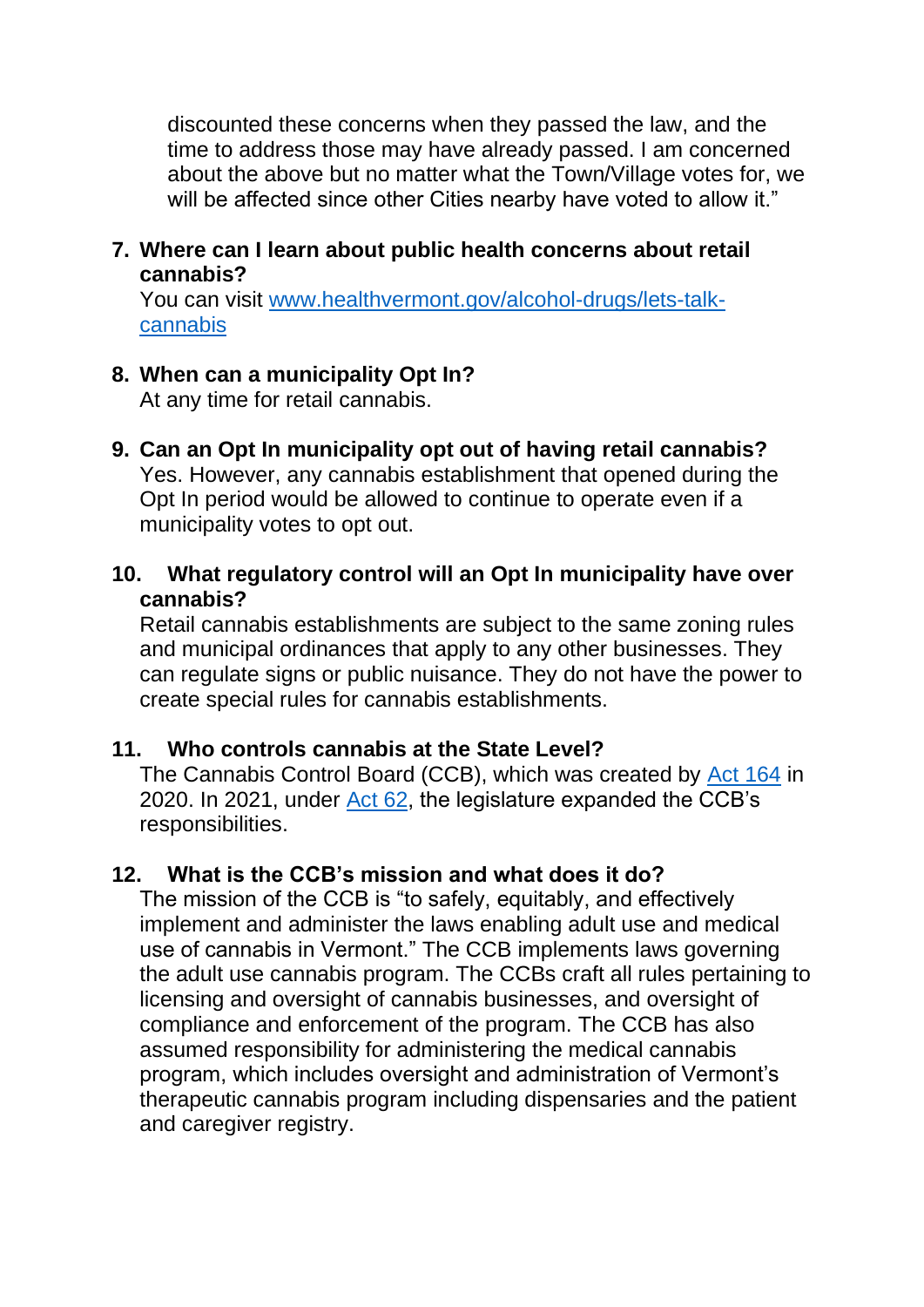For more information about the CCB, visit [https://ccb.vermont.gov/.](https://ccb.vermont.gov/) Laws, rules and regulations relating to cannabis are available at [https://ccb.vermont.gov/laws-rules-and-regulations.](https://ccb.vermont.gov/laws-rules-and-regulations)

#### **13. Can a municipality have a local cannabis control commission?**

Yes. But they are not required to. If a municipality does establish a local Commission, they must give notice of same to the State CCB. The local commission may issue and administer local licenses for retail cannabis and may condition licenses on compliance with local zoning bylaws and ordinances relating to signs and public nuisances. The local commission may also deny, suspend or revoke a local control license if it violates conditions of approval. Local commissions must inform the State Board of such actions.

#### **14. What if a municipality does not have a Local Cannabis Control Commission?**

Even without a local cannabis control commission a municipality may still regulate cannabis establishments in accordance with their general authority to regulate businesses.

#### **15. How can a municipality control where a retail cannabis establish locates?**

A municipality's zoning rules may require a certain type of cannabis establishment to operate within a particular zoning district. For example, a particular cannabis establishment may only operate within a commercially zoned district.

## **16. Are there buffer zones for retail cannabis?**

Under state law [\(18 V.S.A. §4327\)](https://legislature.vermont.gov/statutes/section/18/084/04237) a retail cannabis establishment cannot operate on a property that abuts a school, or if the retail operations would occur with 500 feet of a school.

## **17. Are there provisional licenses and who approves them?**

Only the State CCB approves provision licenses. Such a license does not permit operations to commence, nor does it guarantee obtaining a final license.

## **18. When will cannabis establishments begin operating?**

No cannabis establishment can begin operating without proper licensing by the CCB. Under [Act 164](https://ccb.vermont.gov/sites/ccb/files/documents/ACT164%20As%20Enacted_1.pdf) of 2020, the Legislature created the following timeline for issuing licenses based on the type of establishment: